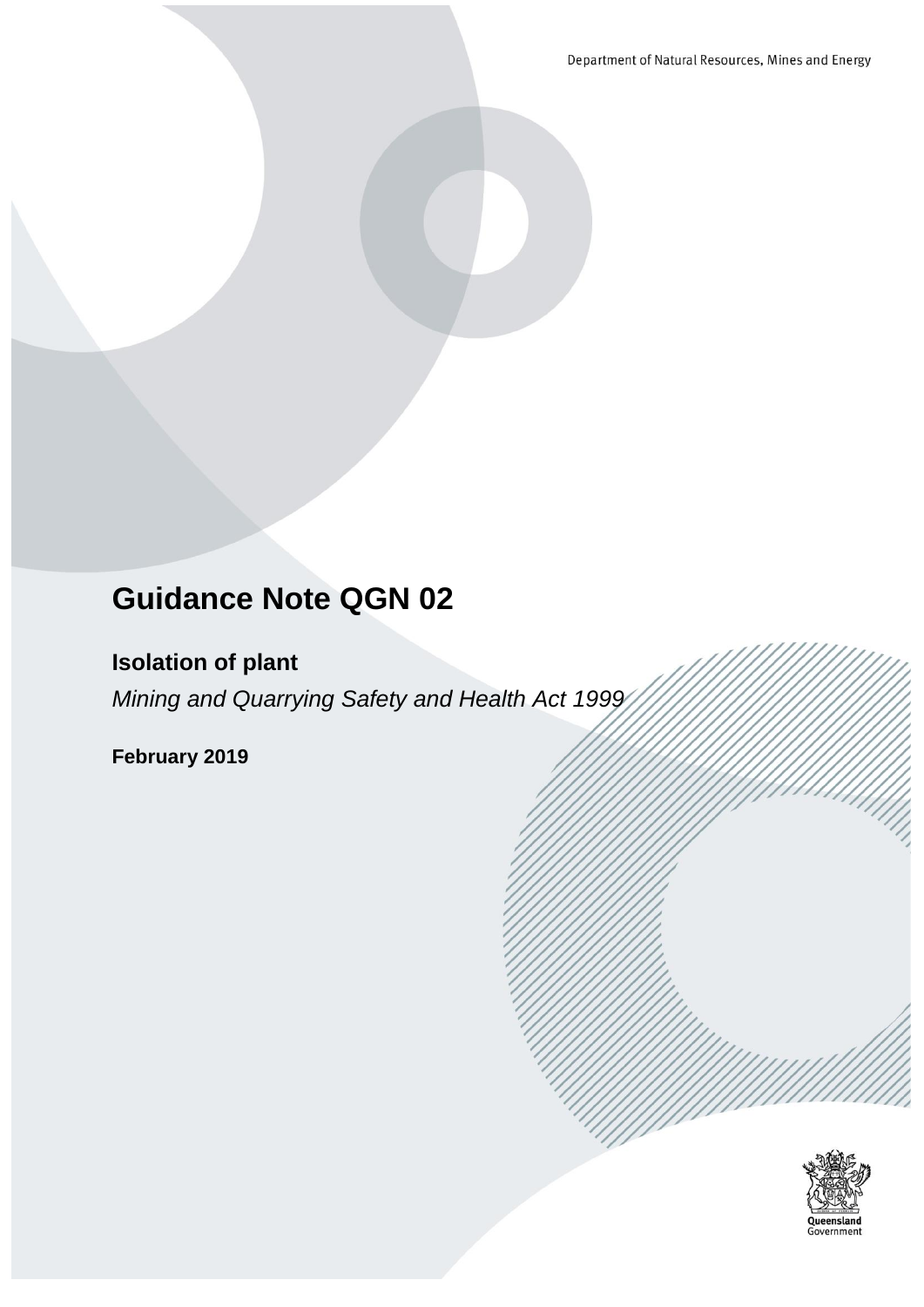This publication has been compiled by the Mineral Mines and Quarries Inspectorate, Resources Safety and Health, Department of Natural Resources, Mines and Energy.

© State of Queensland, 2019

The Queensland Government supports and encourages the dissemination and exchange of its information. The copyright in this publication is licensed under a Creative Commons Attribution 4.0 International (CC BY 4.0) licence.

Under this licence you are free, without having to seek our permission, to use this publication in accordance with the licence terms.



You must keep intact the copyright notice and attribute the State of Queensland as the source of the publication.

Note: Some content in this publication may have different licence terms as indicated.

For more information on this licence, visit https://creativecommons.org/licenses/by/4.0/.

The information contained herein is subject to change without notice. The Queensland Government shall not be liable for technical or other errors or omissions contained herein. The reader/user accepts all risks and responsibility for losses, damages, costs and other consequences resulting directly or indirectly from using this information.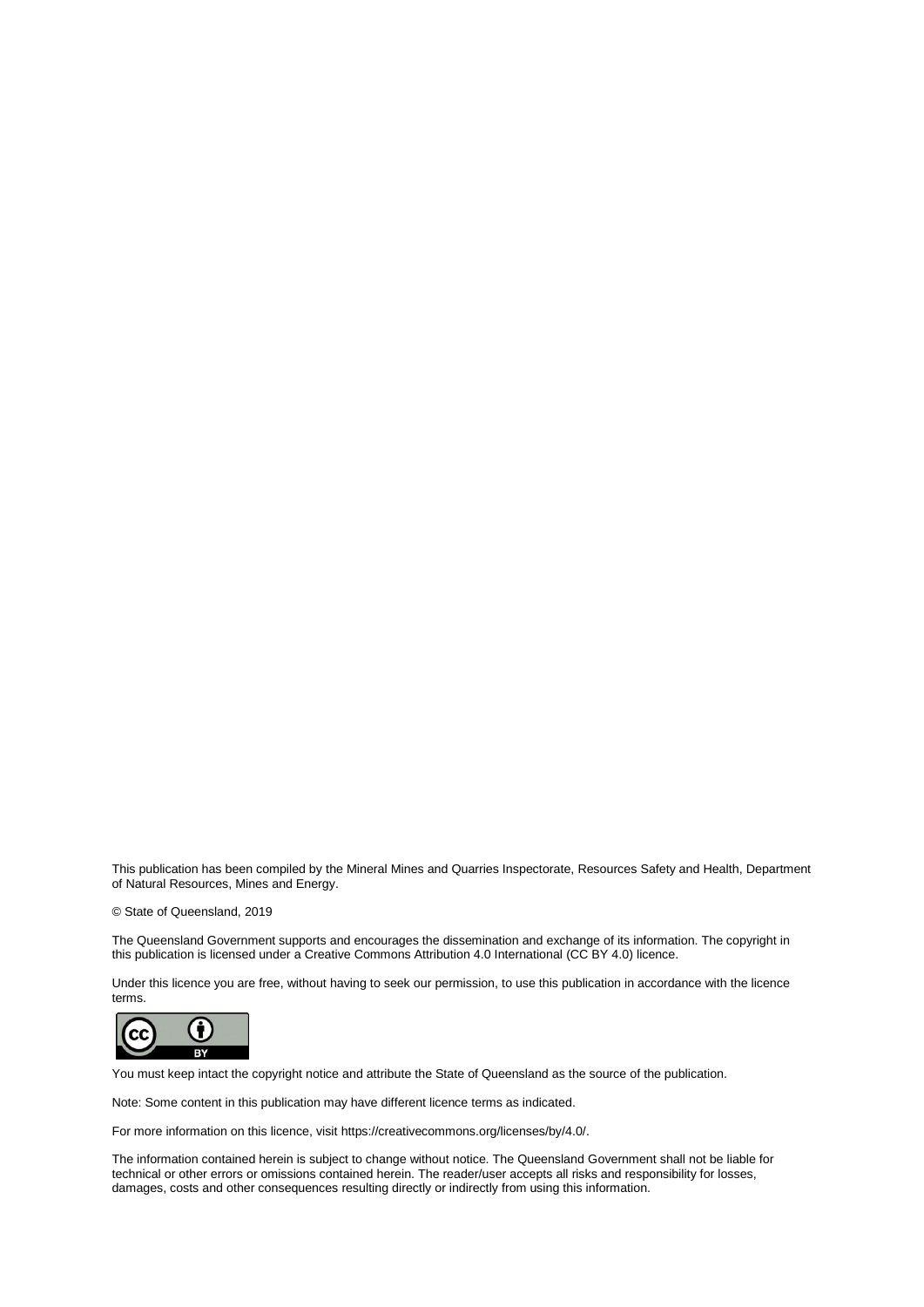#### **Table of contents**

| 1. |  |
|----|--|
| 2. |  |
| 3. |  |
| 4. |  |
|    |  |
| 5  |  |
|    |  |
|    |  |
| 6  |  |
|    |  |
|    |  |
|    |  |
|    |  |
| 7  |  |
| 8  |  |
| 9  |  |
| 10 |  |
| 11 |  |
| 12 |  |
| 13 |  |
| 14 |  |
| 15 |  |
| 16 |  |
| 17 |  |
| 18 |  |
|    |  |
|    |  |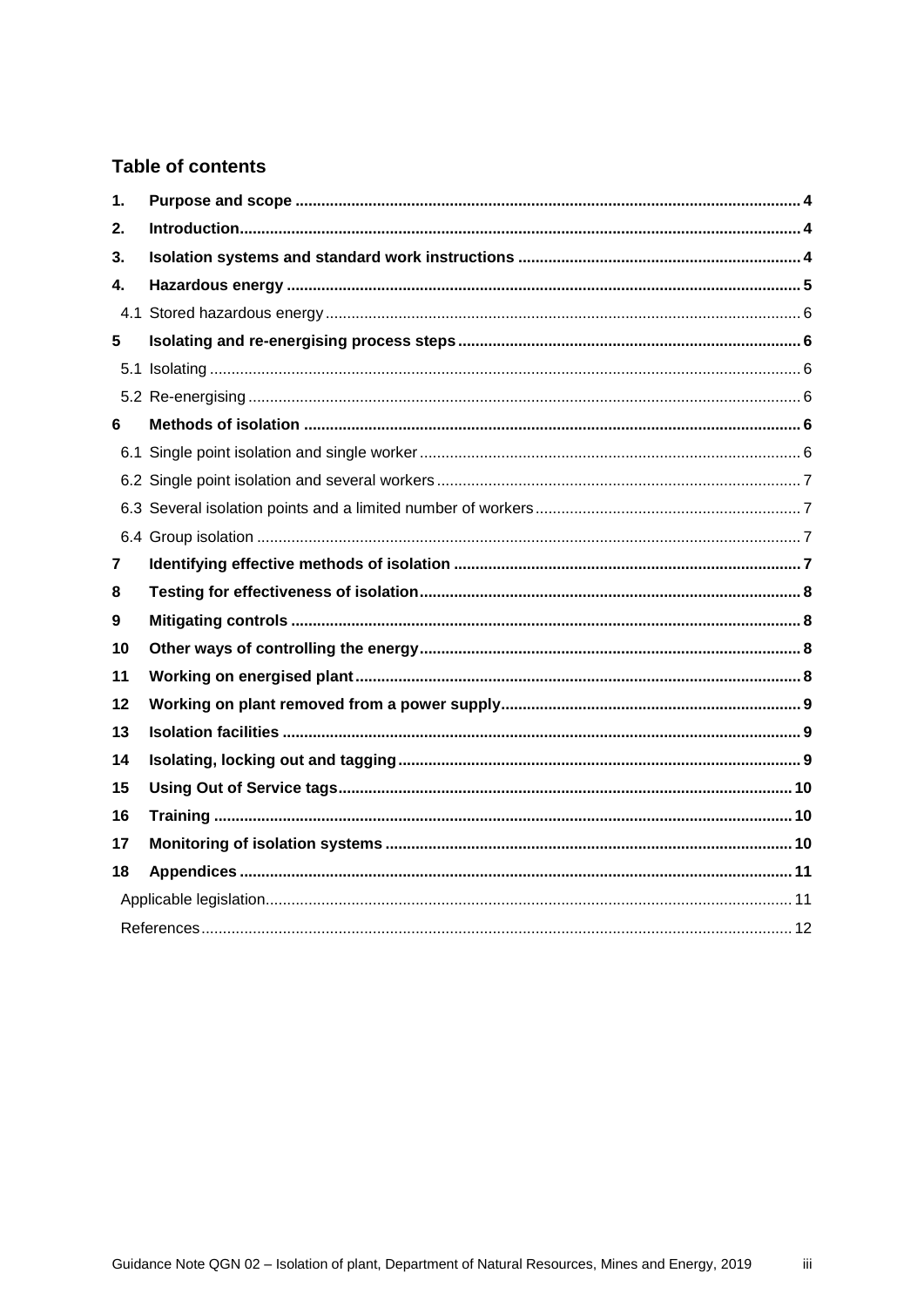# <span id="page-3-0"></span>**1. Purpose and scope**

This guidance note has been issued by the Mineral Mines and Quarry Inspectorate of the Department of Natural Resources, Mines and Energy (DNRME). It aims to provide guidance on how to prevent the uncontrolled release of hazardous energy by:

- ensuring effective isolation systems are developed and implemented that protect workers from the hazardous energy sources so the risk is at an acceptable level
- taking plant out of service.

This guidance note updates the 2005 version of QGN 02 Isolation Procedures, and also includes additional material from the withdrawn 2005 version of QGN 01 Out of Service Procedures.

A guidance note is neither a Guideline as defined in the *Mining and Quarrying Safety and Health Act 1999*, nor a Recognised Standard as defined in the *Coal Mining Safety and Health Act 1999*. In some circumstances, compliance with the guidance note may not be sufficient to ensure compliance with the requirements in the legislation.

Guidance notes may be updated from time to time. To ensure you have the latest version, either check the DNRME [website](https://www.business.qld.gov.au/industries/mining-energy-water/resources/safety-health/mining/legislation-standards/recognised-standards) or contact your local [Inspector of Mines.](https://www.dnrm.qld.gov.au/our-department/contact-us/mines-inspectorate-contacts)

### <span id="page-3-1"></span>**2. Introduction**

Numerous incidents in the Queensland mining industry have been caused by ineffective isolation of plant, including:

- a fatal accident when an accumulator was taken apart while still pressurised
- a fatal accident when an underground worker unscrewed a pipe fitting containing pressurised air
- the wrong piece of plant was isolated in fixed plant with items of plant installed in parallel,
- entanglement in conveyors where a guard was removed before isolating.

This guidance note covers isolation of not only electrical energy but all other forms of hazardous energy found on mine sites.

Circumstances often dictate that systems required to effectively isolate plant are highly complex and may require other support processes. Those support processes (e.g. permits to work) are not covered in this guidance note.

Irrespective of the complexity, this guidance note aims to provide a basis for establishing the detail involved in developing systems to prevent:

- uncontrolled release of energy
- unexpected start-up
- impact of external forces.

Information is also provided on the use of Out of Service tags, which are **never to be used in the place of isolation locks and tags.**

#### <span id="page-3-2"></span>**3. Isolation systems and standard work instructions**

Mines that are required to have a safety and health management system (SHMS), must have a system that provides for isolating, locking-out, tagging and re-energising plant.

Mines that are not required to have a SHMS must have a standard work instruction for isolating, lockingout, tagging and re-energising plant.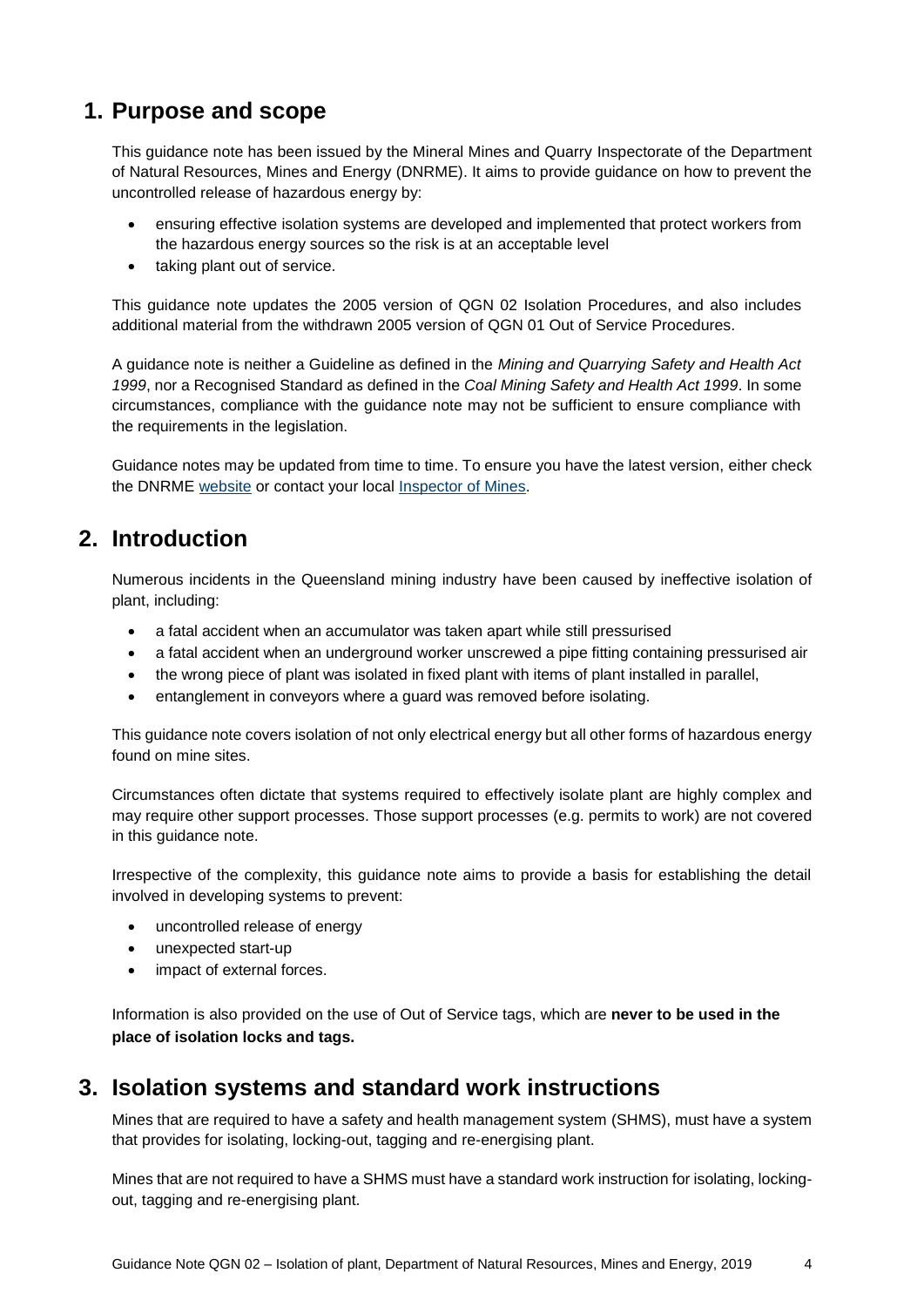Determining the most effective isolation system or standard work instruction for a mine site will generally depend on the size, nature and complexity of the mine. A risk assessment of the types of plant and the hazardous energies present should be undertaken to determine the processes and resources needed to ensure effective isolation.

The risk assessment should involve worker(s) responsible for the isolation and re-energisation of plant and other workers involved in the task.

The following risk assessment steps should be considered:

- 1. Inspect and audit the mine to determine potential hazardous energy associated with plant on site.
- 2. Check Original Equipment Manufacturer (OEM) recommendations and warnings. Determine how each hazardous energy source is to be isolated and controlled.
- 3. Identify whether hazardous energy can build up or be introduced while isolated, for example:
	- air pressure leaking past a seal
	- chemical leaking past an isolation valve
	- alternative electrical supply and interlock situations
	- other plant and foreseeable activities in the area.
- 4. Check to ensure effective isolation facilities are available for plant.
- 5. Ensure suitable isolation resources are available for the type of hazardous energy, e.g.
	- locks/tags
	- valve handle covers (see fig.1)
	- electrical distribution board, circuit breaker isolation facilities.
- 6. Ensure suitable resources are available to mitigate risk if isolation fails, for example:
	- chocks/pins
	- drain valves
	- barricades/guards
	- exclusion areas
	- electrical earth straps
	- arc flash protection
	- additional personal protective equipment (PPE).
- 7. Check for multiple sources of energy.

The system and standard work instructions for isolation must cater for all foreseeable isolation requirements at the mine.

### <span id="page-4-0"></span>**4. Hazardous energy**

Sources of hazardous energy may include but not be limited to:

**Electrical** - electrical power supply, static charges, batteries, capacitors

**Mechanical** - drives, moving and rotating machinery, noise, vibration

**Pressure** - compressed air, vacuum, hydraulics, wind

**Gravity** - counterweights, vehicle runaways, hung-up material, truck trays

**Stored energy** - springs, wire ropes

**Thermal** - hot or cold surfaces and substances

**Radiation** - heat, lasers, welding, electro-magnetic fields, X-rays, radioactive sources

**Chemical** - reactive, explosive, flammable, corrosive

*Figure 1 Valve isolator*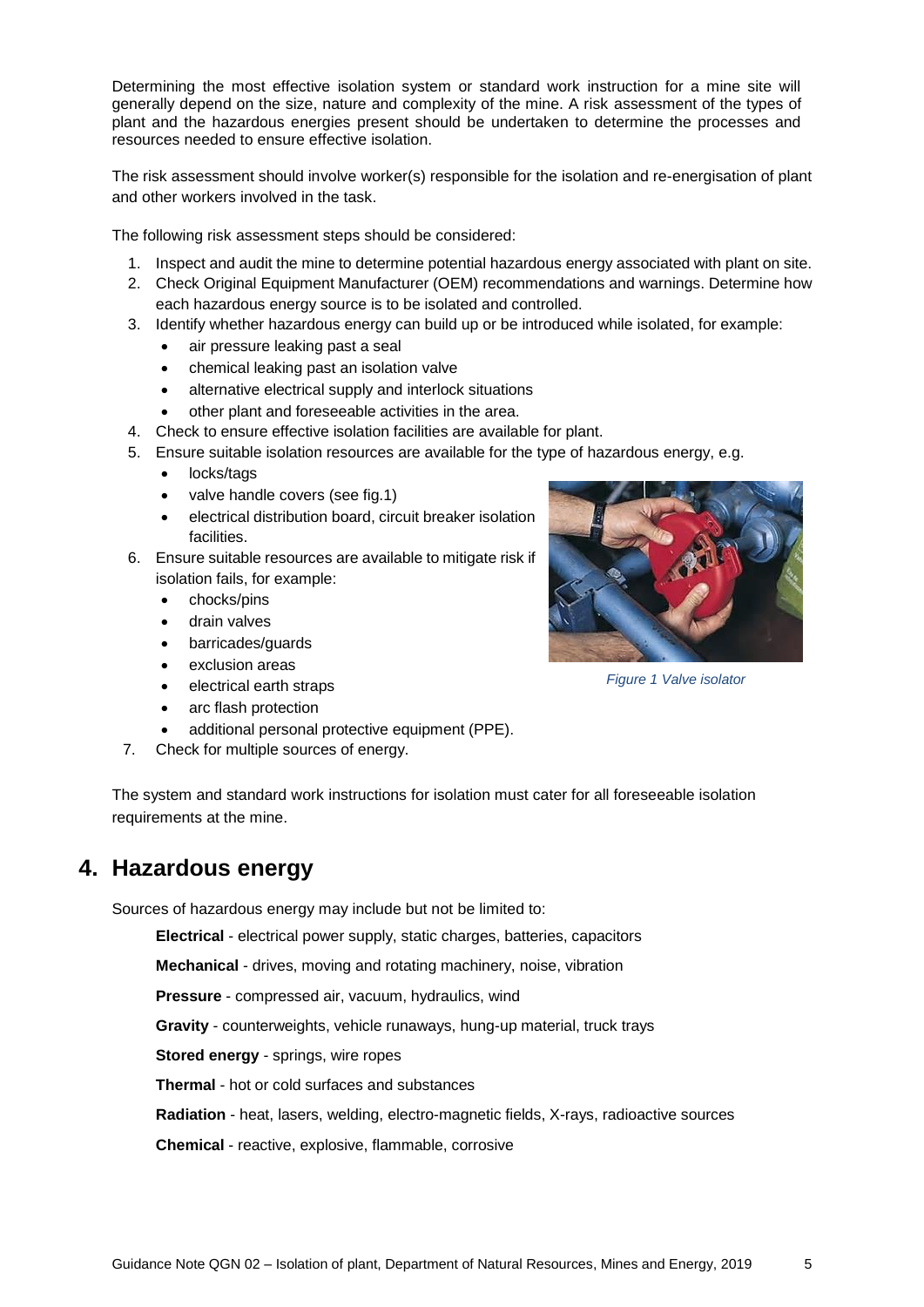### <span id="page-5-0"></span>**4.1 Stored hazardous energy**

Stored energy can exist in springs and wire ropes, as well as within other energy categories such as gravity, pressure, electrical and chemical. Stored energy is difficult energies to identify as it is often not visually obvious. Risk based processes should be used to identify stored energy, carried out by workers with a comprehensive knowledge of the plant.

# <span id="page-5-1"></span>**5 Isolating and re-energising process steps**

The isolation process should be kept as simple as possible. There are three key stages to any isolation process: isolation, validation that isolation is effective and re-energisation.

Note: While the nature of some hazardous energies and complexity of operations can require procedures to be more detailed, they should still follow the same principals of isolation and re-energisation.

#### <span id="page-5-2"></span>**5.1 Isolating**

As a minimum the isolation process should include:

- identifying all hazards in the immediate working area and putting in place appropriate controls prior to work commencing
- identifying all sources of hazardous energy with the potential to impact on workers carrying out the tasks, including those in the circuit before and after the plant to be worked on
- ensuring that the isolation points belong to the plant to be isolated
- locking and tagging all isolating devices to ensure all stored energy is either contained or released to prevent build-up
- verifying that the isolation is effective
- ensuring the method of releasing or containing the energy is maintained
- monitoring to ensure there is no re-accumulation of energy.

If an additional source of hazardous energy is identified during the course of carrying out the task, all the above steps should be repeated.

#### <span id="page-5-3"></span>**5.2 Re-energising**

After the tasks have been completed the re-energisation process should include the following:

- check and confirm that all personnel are clear of the machine prior to starting
- checking that the plant is fit for restoration of energy sources
- removing isolation devices and advising the person in control of the plant that it is fit for use, or
- attaching an Out of Service tag to the isolation point if work has not been completed or plant is not fit to return to service.

### <span id="page-5-4"></span>**6 Methods of isolation**

Methods of isolation depend on the complexity of work to be undertaken and hazardous energy present.

#### <span id="page-5-5"></span>**6.1 Single point isolation and single worker**

A single worker isolation can be carried out by a worker who has been:

- trained and assessed as competent in the plant isolation requirements
- issued with a personal lock and tag, (fig.2).



*Figure 2 Lock and tag*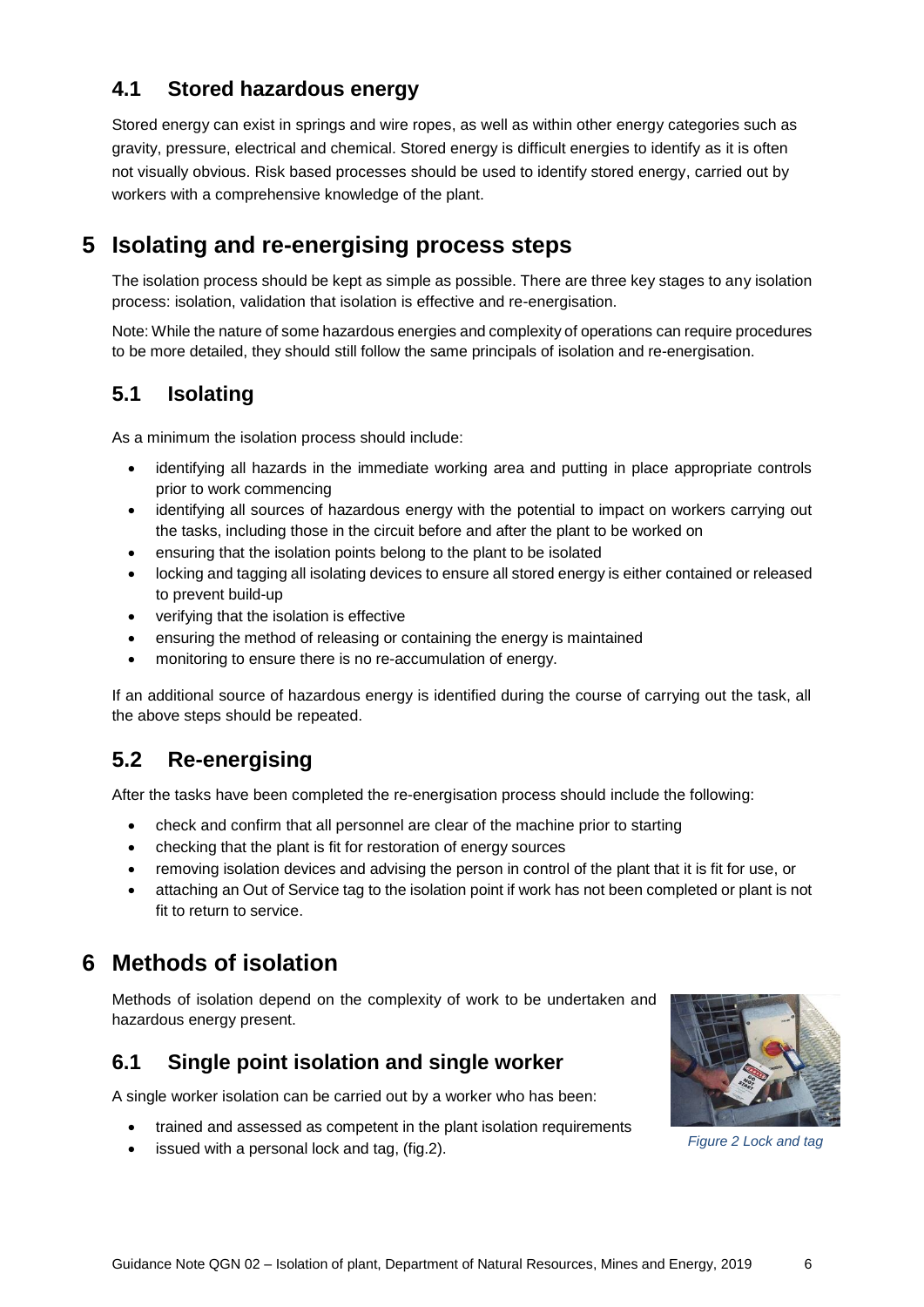### <span id="page-6-0"></span>**6.2 Single point isolation and several workers**

This process is suitable for most standalone fixed and mobile plant where a single isolation point will de-energise the entire plant. On a mobile plant this is generally the full current battery isolation point. On a fixed plant it is generally the main full current isolator for the entire plant. This process is only suitable if the power required to carry out the task, for instance using a welder, is supplied from another independent source.

To enable several workers to lock out and tag at a single isolation point, a scissor lock (fig.3) or similarly effective device should be used.

One worker should be appointed to control the isolation process.

#### <span id="page-6-1"></span>**6.3 Several isolation points and a limited number of workers**

The complexity of introducing multiple locks and tags for each worker means that this isolation method should be restricted to a limited number of defined workers. It is only suitable for use in fixed plants.

However, a risk assessment should be conducted to determine if using a group isolation process, as described in the next section, would lower the level of risk.

### <span id="page-6-2"></span>**6.4 Group isolation**

Group isolation is a method used when a number of workers access plant with multiple isolation points - generally where single point isolation is ineffective.

Group isolation requires a lock box (figs.4 & 5) into which the keys to the isolation locks are placed. The lock box itself is then locked by an isolation lock and tag. The sequence of using the lock box is as follows:

- 1 The worker in charge isolates all the hazardous energies using their dedicated locks and tags, and places the keys inside the lock box.
- 2 The worker in charge then secures the lock box by attaching their own lock and tag.
- 3 All other workers then attach their **personal locks and tags** onto the lock box.
- 4 As the workers complete their work, they remove their **personal locks and tags** from the lock box until all are removed.
- 5 The worker in charge inspects the plant to ensure it's ready for reenergisation.
- 6 The worker in charge removes their lock and tag from the lock box and then removes all the dedicated locks and tags using the keys from inside the lock box.

# <span id="page-6-3"></span>**7 Identifying effective methods of isolation**

The method of isolation should be determined by a risk management process that accounts for the complexity of the operation, the energy sources and number of workers.

Whatever method used must include checking that all hazardous energies able to impact on workers are effectively isolated and participating workers must have been trained and assessed in that method.

To ensure the selected method is effective some of the following processes may be applied:

- documented procedure developed
- job safety analysis
- standard work instructions

*Figure 3 Use of scissor clasp for single point and several workers*





*Figure 5 Portable lock box*



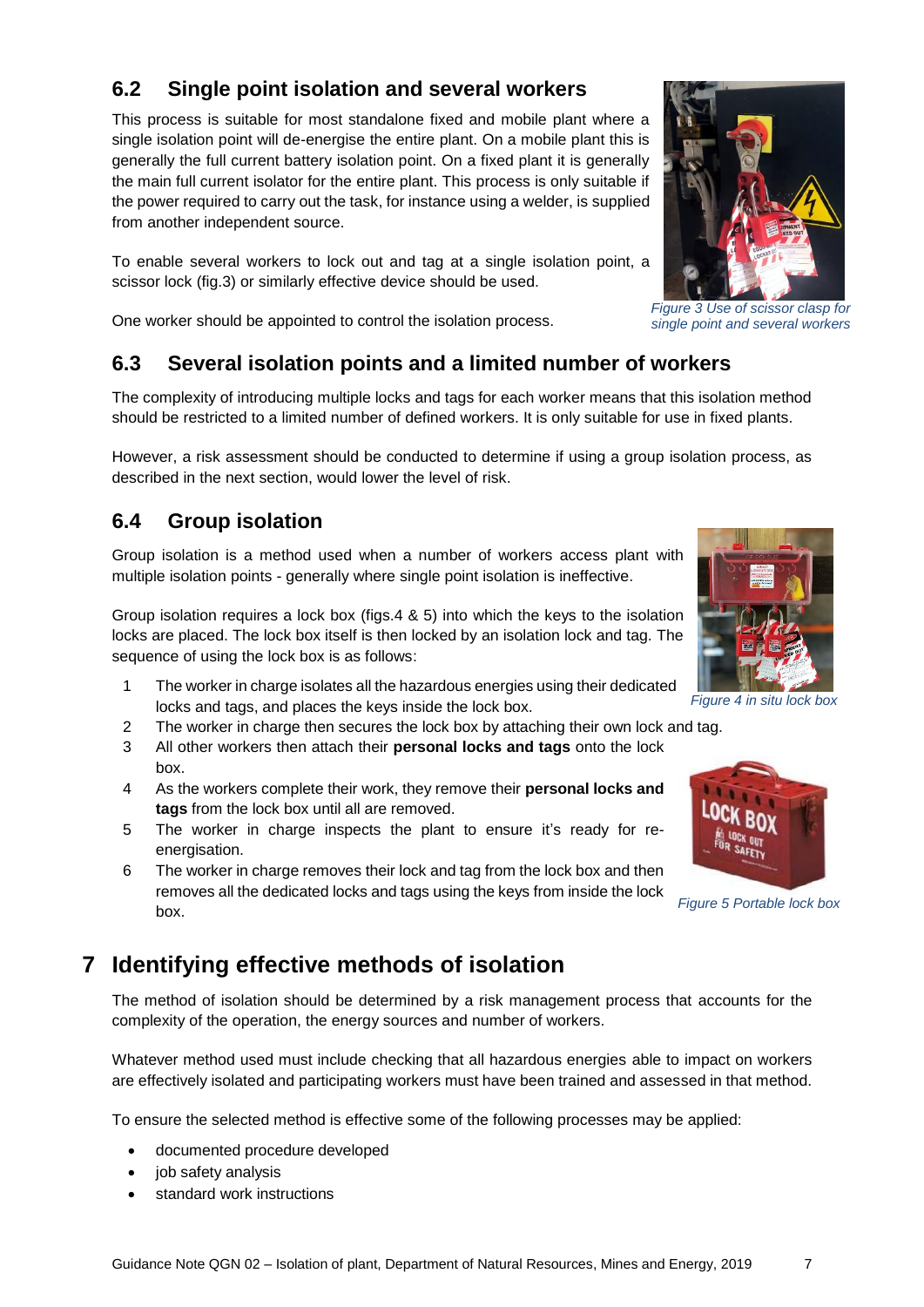- permits to work
- checklists.

# <span id="page-7-0"></span>**8 Testing for effectiveness of isolation**

The testing method should be identified and included in the risk assessment process. Assume that all plant is live until the isolation is proved to be effective. Some examples of test for effectiveness are:

- attempting to start the plant under controlled conditions
- ensuring valves used for releasing energy are not blocked
- installing phase indicator lamps
- use of pressure gauges.

<span id="page-7-1"></span>Testing and indicator equipment must be checked for accuracy as part of the isolation process.

# **9 Mitigating controls**

Consider what mitigating controls are needed should isolation be ineffective or a hazardous energy not be identified. Some examples include:

- appropriate routine personal protective equipment and task specific personal protective equipment for chemical splashes, arc flashes (e.g. fig.6)
- exclusion zones that are defined with authorised access
- resuscitation notices and provision of first aid
- <span id="page-7-2"></span>**•** emergency response and resources.

### **10 Other ways of controlling the energy**

As it is impossible to apply isolation devices to control some forms of energy, consider eliminating such energy sources or separating workers from any potential uncontrolled release.

On mobile plant the energy due to gravity can be controlled by using chocks and lowering implements onto the ground. On fixed plant, pins can be used at the base of hoppers or chutes. Any means used must be fit for their intended purpose.

Exclusion zones (e.g. fig.7) can prevent workers not associated with the task from being in an area that could result in their injury if there is an unexpected release of energy.

# <span id="page-7-3"></span>**11 Working on energised plant**

Working on energised plant should not occur when work could be performed with the plant de-energised and isolated.

Energised plant includes plant unable to be moved due to it being seized up or jammed by material.

If work must be carried out on an energised plant, a risk assessment must be conducted to determine appropriate processes to be followed and approved by a competent person. Consider escalating the approval process above supervisor level to verify the work has to be done when the plant is energised.

*Figure 6 Arc flash PPE*



*Figure 7 Confined space entry isolation*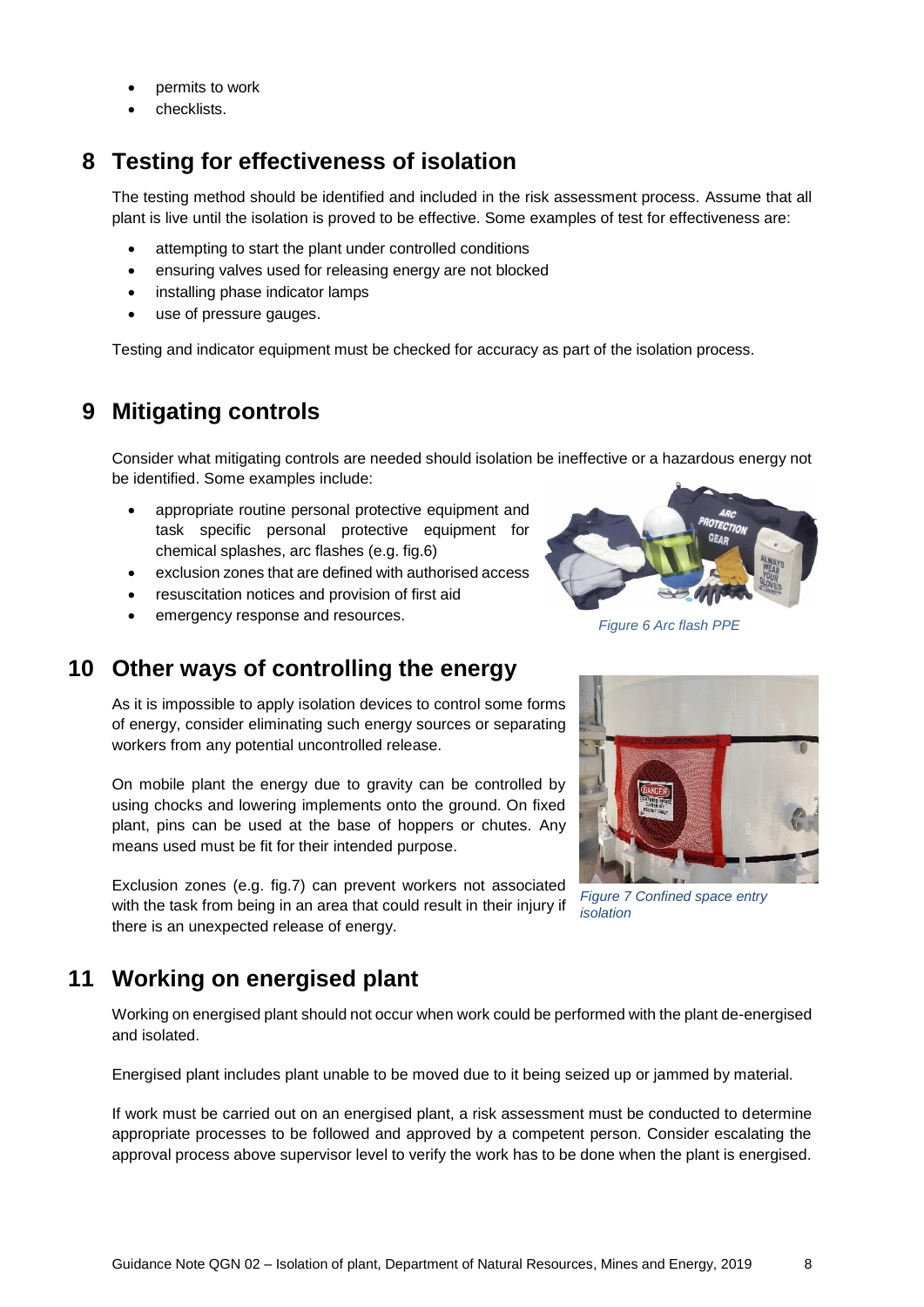# **12 Working on plant removed from a power supply**

<span id="page-8-0"></span>Maintenance work on power tools or other plant that has been unplugged or disconnected from its power source may not need to be locked out if a risk assessment has determined that this is the case. Otherwise the plant should be tagged out of service or isolated by fitting a lock-out plug (fig.8) and tag.

# <span id="page-8-1"></span>**13 Isolation facilities**

Electrical equipment must have a full current isolation facility (e.g. fig.9) in a location that is easily accessible. The isolation facility must be capable of being locked-out and tagged or otherwise secured.

In summary the plant must have provision for:

- the attachment of a lock and tag
- full current electrical isolation
- a reliable mechanical means of achieving the isolation
- unambiguous labelling that matches and is correct at all locations.

The following examples are not to be used for isolation:

- emergency stops
- conveyor emergency pull wires
- switches in control circuits (including software controls)
- <span id="page-8-2"></span>ignition keys.

*Figure 9 Circuit-breaker isolation*

# **14 Isolating, locking out and tagging**

Isolating, locking out and tagging protects workers from hazardous energies. Locks, tags, scissor locks, and lock boxes should be durable and in good condition for their intended use and environment. They should be standardised throughout the site.

A personal lock issued to a worker should have only one unique key that is issued with the lock (fig.10). This key should always remain in the possession of the worker.

Isolation tags may be single or multiple use. As a minimum the tag should display the name of the worker and the date that it was attached

Personal locks should be removed when that worker has completed their task or at the end of their shift. If the work is not completed, an Out of Service tag should be placed in a prominent position on the plant (generally at the isolation point or where the main controls are located).

Personal locks and tags should only be removed by the worker who placed them on the plant. However if the worker fails to remove their lock and tag after they have completed their work, there should be an appropriate system that is followed to remove their lock and tag.



*Figure 10 Personal lock and tag*



TAG

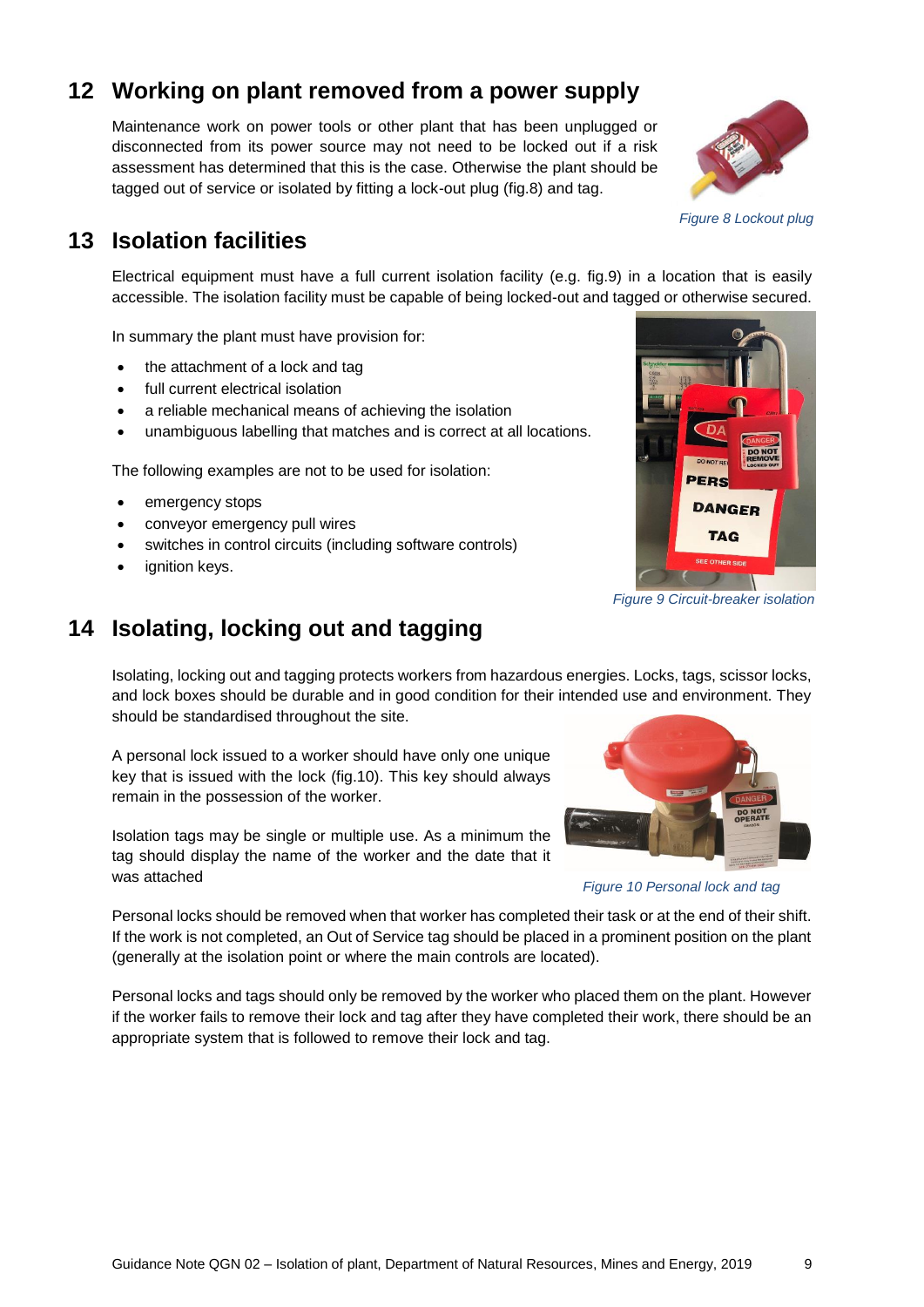# <span id="page-9-0"></span>**15 Using Out of Service tags**

Out of Service tags should be placed on plant and equipment to:

- advise that it should not be started or operated
- protect the plant from damage
- warn workers that starting the plant could cause an injury.

Out of Service tags must not be used to protect workers whilst they are working on the plant. Out of Service tags should, as a minimum, detail the reason for placing the tag on the plant.



*Figure 11 Out of service tag*

# <span id="page-9-1"></span>**16 Training**

Training and assessment in isolating, locking out and tagging of plant must be part of induction training. Further training and assessment, including identifying sources of hazardous energy, should be given to workers who, for example:

- operate mobile plant
- maintain mobile plant
- operate fixed plant
- maintain fixed plant
- install, maintain and remove underground services
- work on high voltage installations
- commission or decommission plant.

Workers must be trained and assessed as competent to ensure they understand the operation of the plant to be isolated and are aware of the isolation points. Workers who have not been trained and assessed must be directly supervised by a worker competent in the operation of the plant to be isolated.

All training programs should place particular emphasis on how to determine that the correct item of plant has been isolated.

<span id="page-9-2"></span>Records of the training and assessment must be maintained.

# **17 Monitoring of isolation systems**

The effectiveness of the isolation should be monitored at regular intervals using systems such as supervisor checks, job observation and auditing. A system should be in place to take appropriate action if non-conformances are found.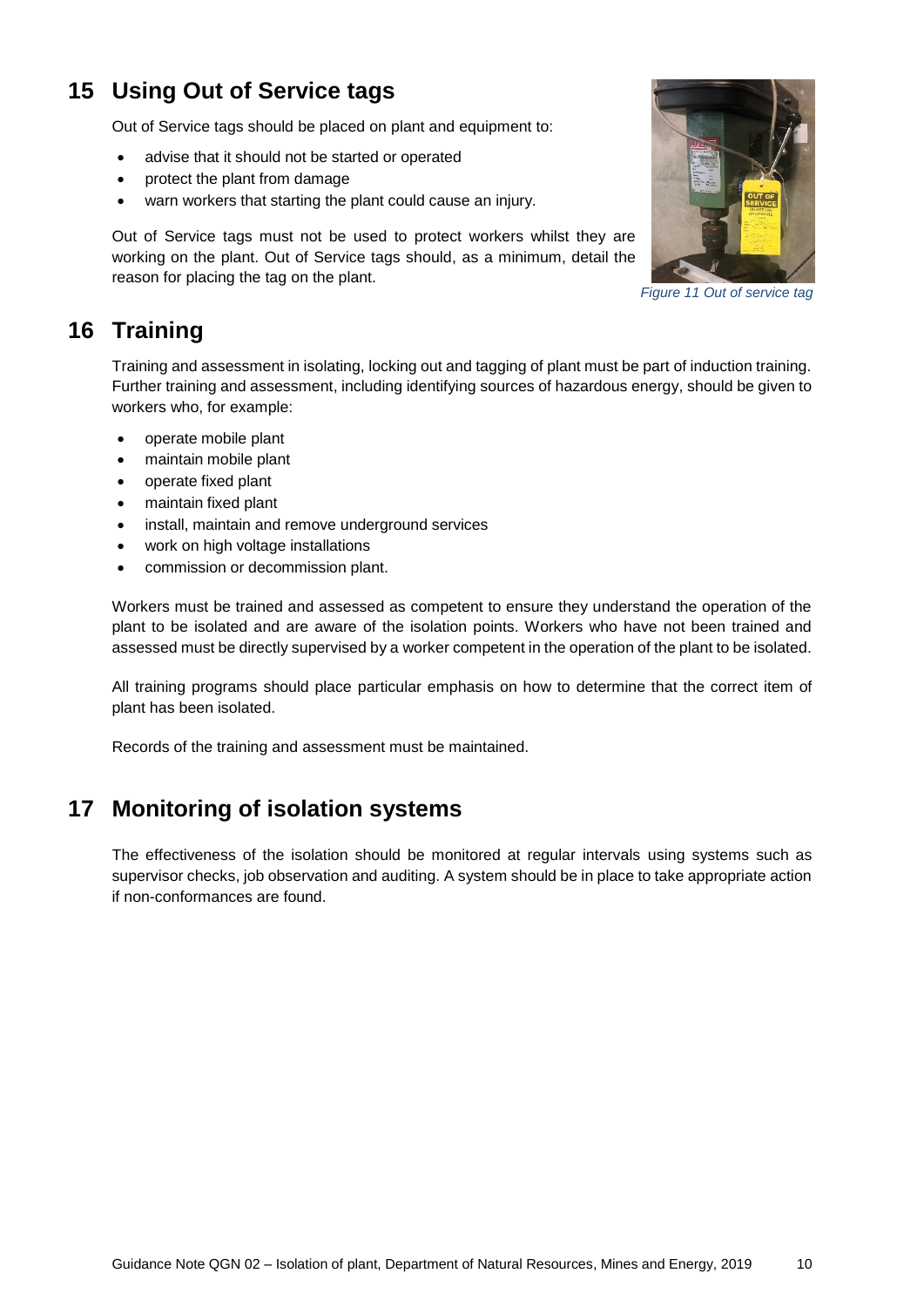# <span id="page-10-0"></span>**18 Appendices**

# <span id="page-10-1"></span>**Applicable legislation**

The [Mining and Quarrying Safety and Health Regulation 2017](https://www.legislation.qld.gov.au/view/html/inforce/current/sl-2017-0166) has the following specific requirements relevant to isolation of plant:

#### *PART 4 ELECTRICAL*

#### *26A Basic safety principle*

- *(1) A person carrying out or preparing to carry out work on or near electrical equipment must treat each exposed electrical conductor as live until it is—*
	- *(a) Isolated and proved to be de-energised: and*
	- *(b) If it is a high voltage conductor—earthed.*
- *(2) In this section—*

*electrical equipment means an item used for generating, converting, transmitting, distributing or using electrical energy.*

*high voltage means a voltage of more than 1200V.*

#### *27 Isolation facilities*

- *(1) The operator and site senior executive must ensure each item of electrical equipment used at the mine has a full current isolation facility in a location that is easily accessible by a person required to carry out the isolation.*
- *(2) The operator and site senior executive must also ensure the isolator is –*
	- *(a) clearly marked or labelled as the isolator for the plant: and*
	- *(b) compatible with the mine's isolation and lock-out procedures.*

#### *PART 10 PLANT GENERALLY*

#### *103 Isolation facility*

- *(1) If, having regard to the nature and level of risk from plant used at a mine, it is necessary for managing the risk, the site senior executive must ensure the plant has a facility for –*
	- *(a) preventing its operation;*
	- *(b) preventing or controlling the release of its stored energy; or*
	- *(c) isolating its energy supply.*
- *(2) The site senior executive must ensure the facility is capable of being locked-out and tagged or otherwise secured.*

#### *106 Operating plant*

*A person who has an obligation under the Act to manage risk at a mine in relation to the operation of plant must ensure the plant is not operated –*

- *(a) in a way that creates an unacceptable level of risk; or*
- *(b) if inspections, tests or monitoring show the plant is unfit for use; or*
- *(c) if the plant is locked-out and tagged.*